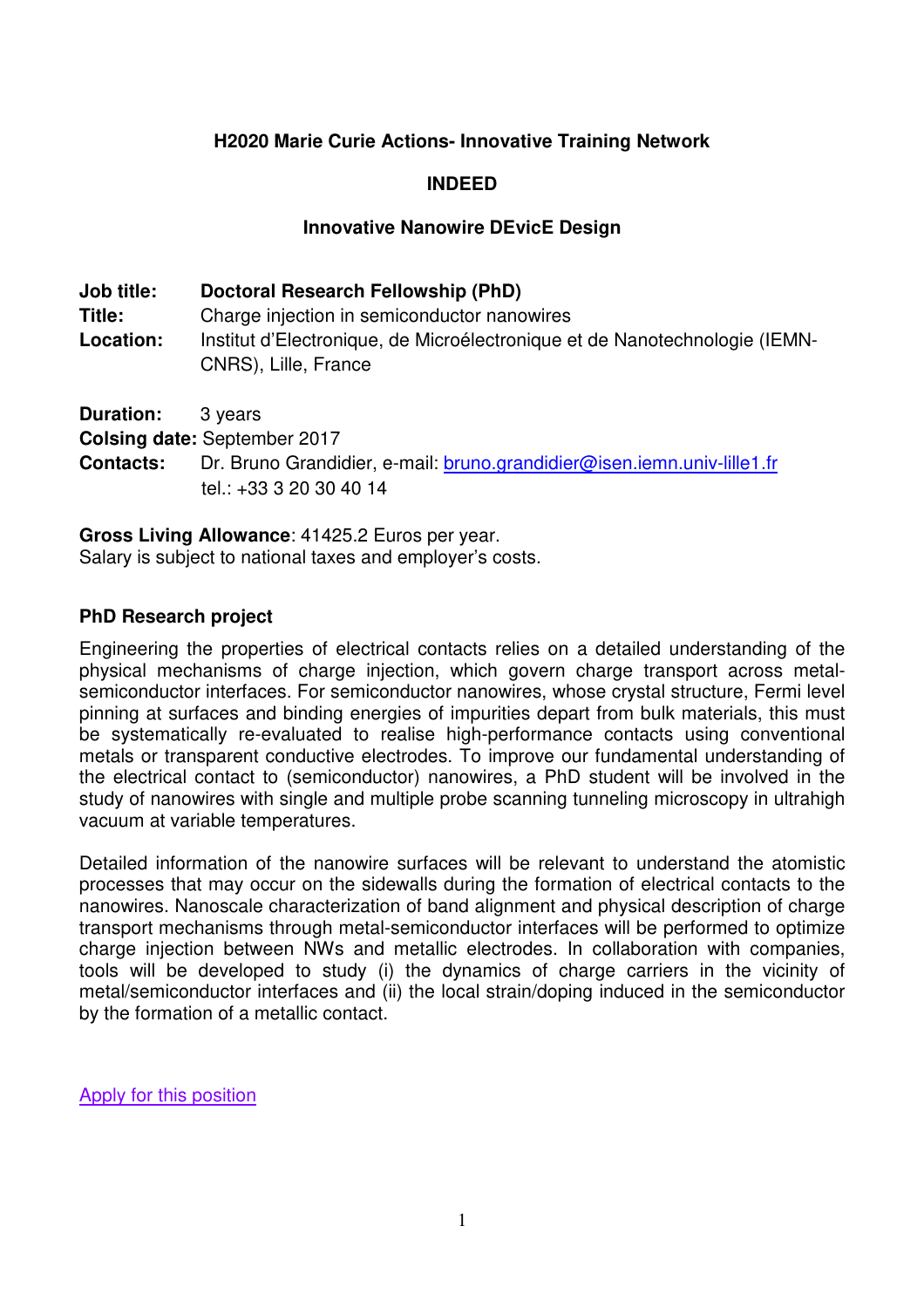# **Context**

This research fellowship programme (PhD) will be carried out within the context of the INDEED network, a Marie Skłodowska-Curie Actions– Innovative Training Network (ITN) – project funded by the European Commission, under their H2020 program. Through the project activities, the Fellows/PhD students will have the opportunity to come in contact and collaborate with some of the best European research groups. English is the official language of the INDEED project. Additional details are available in "Further particulars".

## **Responsibilities**

- (1) Perform high quality research in the bespoke research project under the guidance of the supervisory team.
- (2) Meet the members of the supervisory team on a regular basis.
- (3) Participate in the activities of the Network as specified in the Grant Agreement and/or required by the node coordinator, including secondments in other network nodes and taking part in the network meetings and in the training activities.
- (4) Write up the results of the research activity and present research papers and publications at meetings and conferences, as advised by the supervisors.
- (5) Widen the personal knowledge in the research area and undertake complementary training.
- (6) Keep records of the activities, such as research, training, secondments, visits, leave of absence, etc.

## **Person Specification**

The successful candidates *must satisfy the eligibility criteria* (see below) and have:

- (1) An excellent academic record in physics, engineering, material sciences or related areas.
- (2) A keen interest in pursuing research in nanotechnology, and in particular the science and technology of nanowires
- (3) The ability to work independently and as a member of a research team.
- (4) Excellent interpersonal and communication skills.
- (5) A good command of English language, with excellent oral and written skills.

\* Note that female candidates are particularly encouraged to apply.

## **Desirable**

Any or combination of the following will be a clear advantage.

- A demonstrable ability or potential to produce research published in peer-reviewed journals.
- A good strategic fit with existing research expertise in the host institution and the INDEED network
- Knowledge of, or willingness to learn, the language of the host institution (French).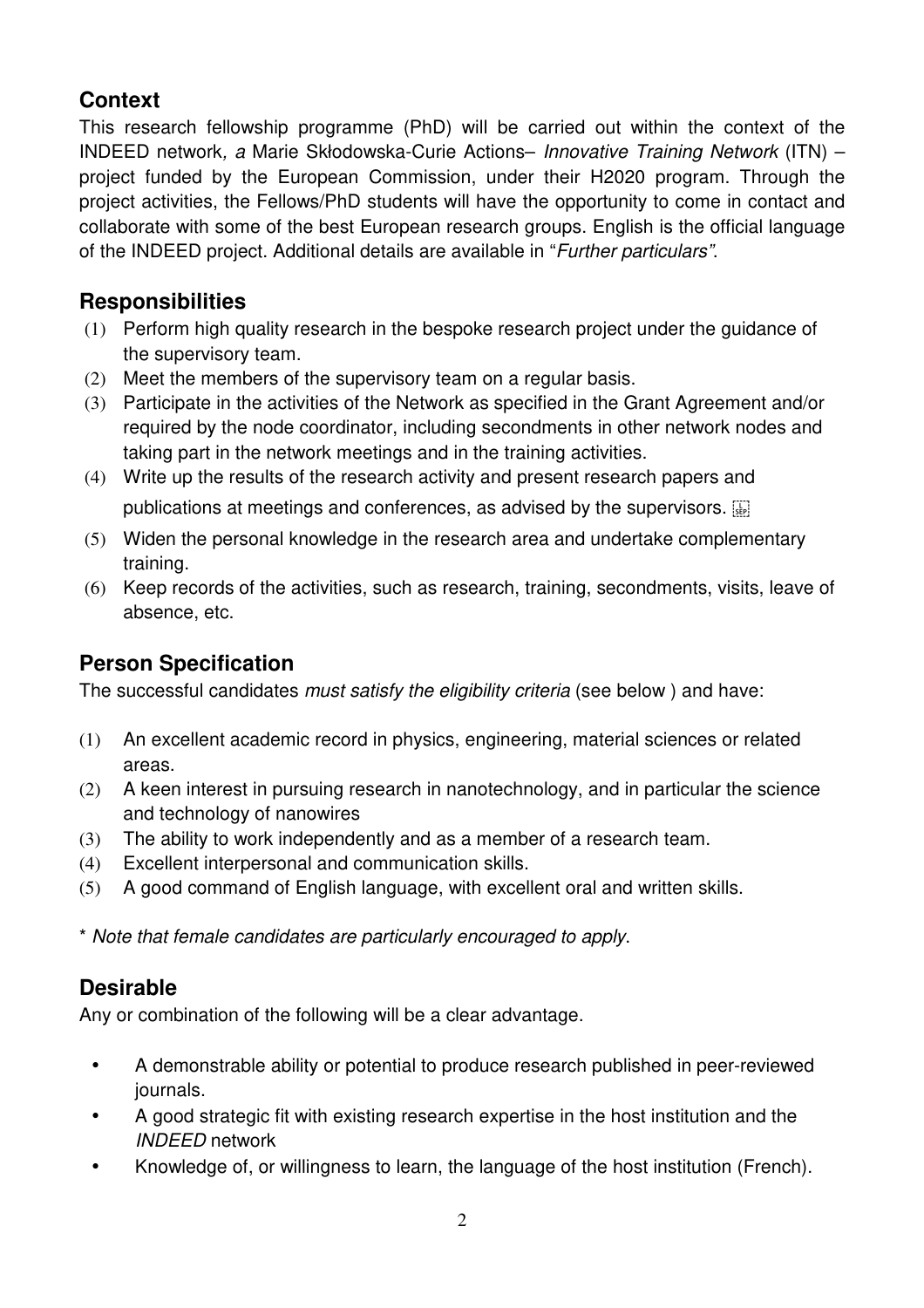## **Eligibility Criteria**

The candidates must meet all the criteria listed below

- (1) Be in the first four years (full-time equivalent research experience) of his/her research career and not have a doctoral degree at the time of recruitment by the host organisation. Full-Time Equivalent Research Experience is measured from the date when the researcher obtained the degree entitling him/her to embark on a doctorate (either in the country in which the degree was obtained or in the country in which the researcher is recruited, even if a doctorate was never started or envisaged. However, full time spent on non-research related activities may be discounted, where each case is evaluated on its own merit.
- (2) At the time of recruitment by the host organisation, must not have resided or carried out their main activity (work, studies, etc.) in the country of their host organisation for more than 12 months in the 3 years immediately prior to the reference date. Short stays such as holidays and/or compulsory national service are not taken into account.
- (3) Prior to starting their position, the successful fellows must have completed the courses that would have allowed them to enrol in a doctorate program either in the country where they are studying or in the country offering the position.

## **Further particulars**

### **Living, mobility and family allowances**

- (1) Gross living allowance is subject to employment laws and employer costs deduction.
- (2) Mobility Allowance: In addition to the salary, the successful fellows will receive a mobility allowance of 7200 Euros per annum. Fellows married at the time of recruitment are also eligible to receive a family allowance of 6000 Euros per annum. All of the payments are subject to relevant host country employment laws and deductions of all compulsory contributions for both employer and employee.

### **The INDEED project**

Nanowires (NWs) exhibit unique properties that make them potential building blocks for a variety of next generation NanoElectronics devices. Recent advances have shown that NWs with predefined properties can be grown, offering a new paradigm enabling functional device prototypes including: biosensors, solar cells, transistors, quantum light sources and lasers. The critical mass of scientific knowledge gained now needs to be translated into of NW technologies for industry. FP7-MSCA NanoEmbrace (ITN) and FUNPROB (IRSES), made substantial contributions to NW research, producing excellent scientific and technological